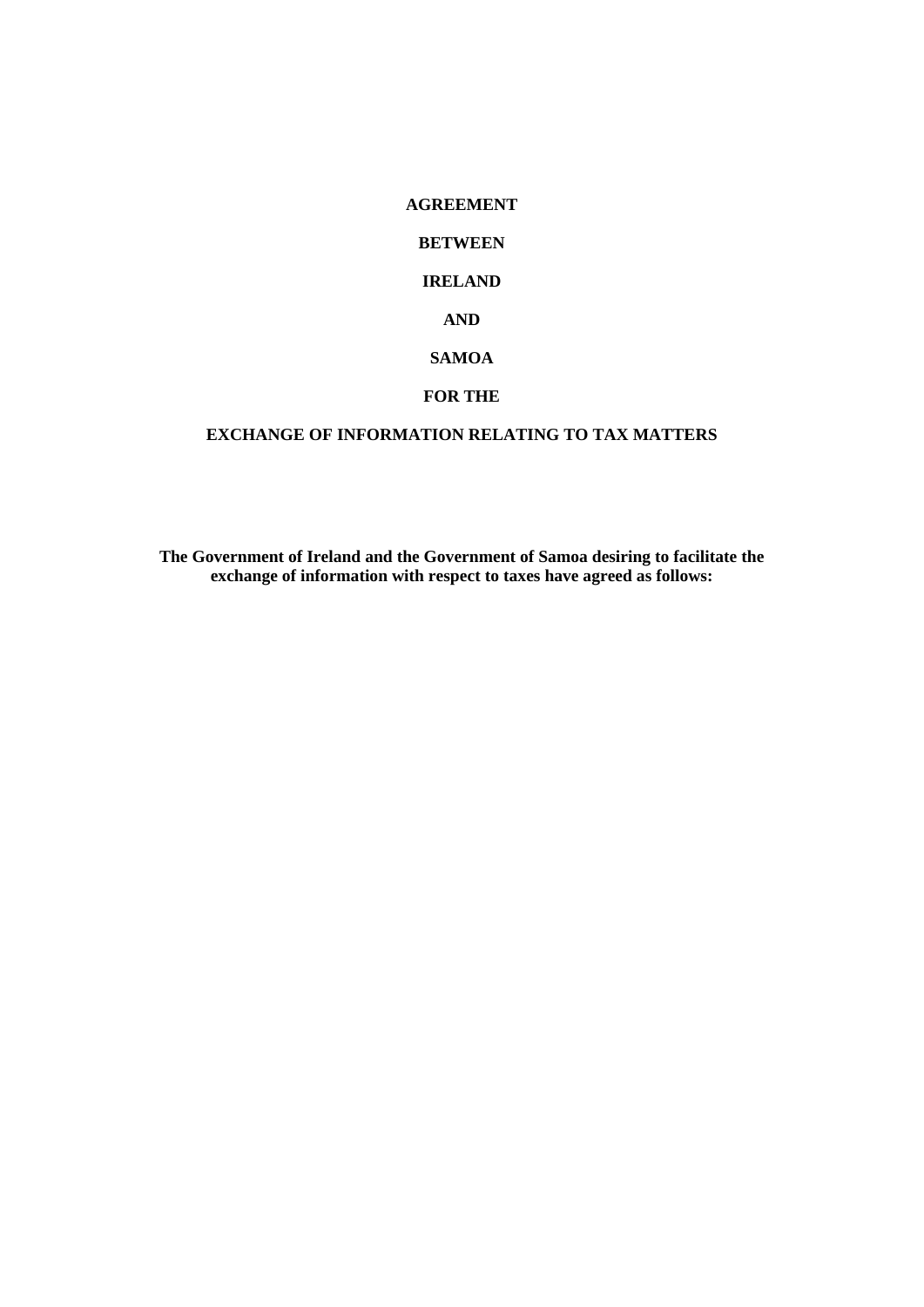#### **Article 1**

#### **Object and Scope of the Agreement**

The competent authorities of the Contracting Parties shall provide assistance through exchange of information that is foreseeably relevant to the administration and enforcement of the domestic laws of the Contracting Parties concerning taxes covered by this Agreement. Such information shall include information that is foreseeably relevant to the determination, assessment and collection of such taxes, the recovery and enforcement of tax claims, or the investigation or prosecution of tax matters. Information shall be exchanged in accordance with the provisions of this Agreement and shall be treated as confidential in the manner provided in Article 8. The rights and safeguards secured to persons by the laws or administrative practice of the requested Party remain applicable to the extent that they do not unduly prevent or delay effective exchange of information.

### **Article 2**

#### **Jurisdiction**

A Requested Party is not obligated to provide information which is neither held by its authorities nor in the possession or control of persons who are within its territorial jurisdiction.

#### **Article 3**

### **Taxes Covered**

1. The taxes which are the subject of this Agreement are taxes of every kind and description imposed by the Contracting Parties at the date of signature of the Agreement.

2. This Agreement shall also apply to any identical taxes imposed after the date of signature of the Agreement in addition to or in place of the existing taxes. This Agreement shall also apply to any substantially similar taxes imposed after the date of signature of the Agreement in addition to or in place of the existing taxes if the competent authorities of the Contracting Parties so agree. Furthermore, the taxes covered may be expanded or modified by mutual agreement of the Contracting Parties in the form of an exchange of letters. The competent authorities of the Contracting Parties shall notify each other of any substantial changes to the taxation and related information gathering measures covered by the Agreement.

### **Article 4**

#### **Definitions**

1. For the purposes of this Agreement, unless otherwise defined:

a) the term "Contracting Party" means Ireland or Samoa as the context requires;

b) the term "Ireland" means Ireland and includes any area outside the territorial waters of Ireland which has been or may hereafter be designated under the laws of Ireland concerning the Exclusive Economic Zone and the Continental Shelf, as an area within which Ireland may exercise such sovereign rights and jurisdiction as are in conformity with international law;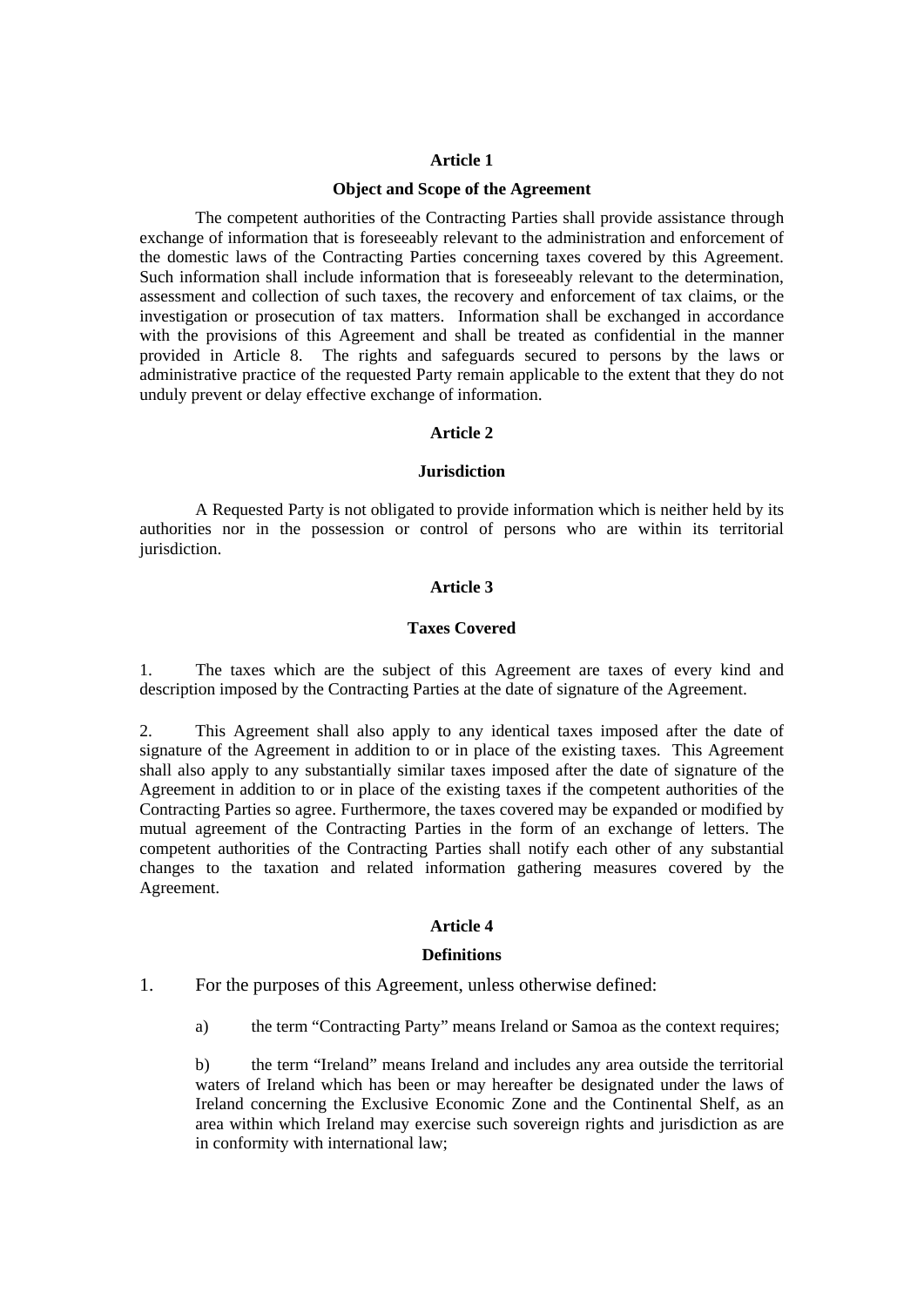c) the term "Samoa" means the Independent State of Samoa and the territorial waters thereof;

d) the term "competent authority" means

i) in the case of Ireland, the Revenue Commissioners or their authorised representative;

ii) in the case of Samoa, the Minister of Revenue or an authorised representative of the Minister of Revenue;

e) the term "person" includes an individual, a company and any other body of persons;

f) the term "company" means anybody corporate or any entity that is treated as a body corporate for tax purposes;

- g) the term "publicly traded company" means any company whose principal class of shares is listed on a recognised stock exchange provided its listed shares can be readily purchased or sold by the public. Shares can be purchased or sold "by the public" if the purchase or sale of shares is not implicitly or explicitly restricted to a limited group of investors;
- h) the term "principal class of shares" means the class or classes of shares representing a majority of the voting power and value of the company;
- i) the term "recognised stock exchange" means any stock exchange agreed upon by the competent authorities of the Contracting Parties;
- j) the term "collective investment fund or scheme" means any pooled investment vehicle, irrespective of legal form. The term "public collective investment fund or scheme" means any collective investment fund or scheme provided the units, shares or other interests in the fund or scheme can be readily purchased, sold or redeemed by the public. Units, shares or other interests in the fund or scheme can be readily purchased, sold or redeemed "by the public" if the purchase, sale or redemption is not implicitly or explicitly restricted to a limited group of investors;
- k) the term "tax" means any tax to which the Agreement applies;
- l) the term "applicant Party" means the Contracting Party requesting information;
- m) the term "requested Party" means the Contracting Party requested to provide information;
- n) the term "information gathering measures" means laws and administrative or judicial procedures that enable a Contracting Party to obtain and provide the requested information;
- o) the term "information" means any fact, statement or record in any form whatever;
- p) the term "criminal tax matters" means tax matters involving intentional conduct which is liable to prosecution under the criminal laws of the applicant Party;
- q) the term " criminal laws" means all criminal laws designated as such under domestic law irrespective of whether contained in the tax laws, the criminal code or other statutes.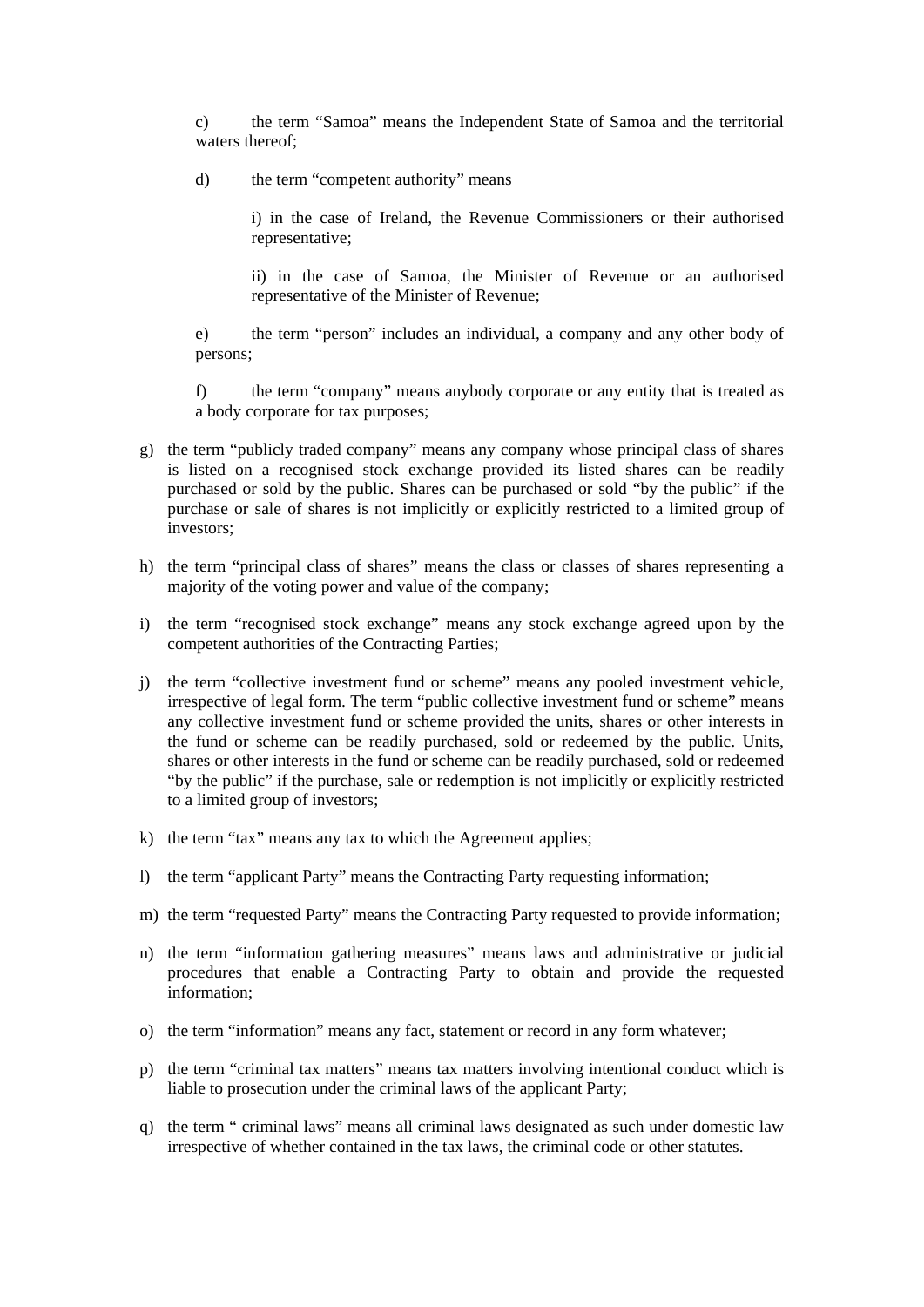2. As regards the application of this Agreement at any time by a Contracting Party, any term not defined therein shall, unless the context otherwise requires, have the meaning that it has at that time under the law of that Party, any meaning under the applicable tax laws of that Party prevailing over a meaning given to the term under other laws of that Party.

# **Article 5**

### **Exchange of Information Upon Request**

1. The competent authority of the requested Party shall provide upon request information for the purposes referred to in Article 1. Such information shall be exchanged without regard to whether the conduct being investigated would constitute a crime under the laws of the requested Party if such conduct occurred in the requested Party.

2. If the information in the possession of the competent authority of the requested Party is not sufficient to enable it to comply with the request for information, that Party shall use all relevant information gathering measures to provide the applicant Party with the information requested, notwithstanding that the requested Party may not need such information for its own tax purposes.

3. If specifically requested by the competent authority of an applicant Party, the competent authority of the requested Party shall provide information under this Article, to the extent allowable under its domestic laws, in the form of depositions of witnesses and authenticated copies of original records.

4. Each Contracting Party shall ensure that its competent authorities for the purposes specified in Article 1 of the Agreement, have the authority to obtain and provide upon request:

a) information held by banks, other financial institutions, and any person acting in an agency or fiduciary capacity including nominees and trustees;

b) information regarding the ownership of companies, partnerships, trusts, foundations, "Anstalten" and other persons, including, within the constraints of Article 2, ownership information on all such persons in an ownership chain; in the case of trusts, information on settlors, trustees and beneficiaries; and in the case of foundations, information on founders, members of the foundation council and beneficiaries. Further, this Agreement does not create an obligation on the Contracting Parties to obtain or provide ownership information with respect to publicly traded companies or public collective investment funds or schemes unless such information can be obtained without giving rise to disproportionate difficulties.

5. The competent authority of the applicant Party shall provide the following information to the competent authority of the requested Party when making a request for information under the Agreement to demonstrate the foreseeable relevance of the information to the request:

a) the identity of the person under examination or investigation;

b) a statement of the information sought including its nature and the form in which the applicant Party wishes to receive the information from the requested Party;

c) the tax purpose for which the information is sought;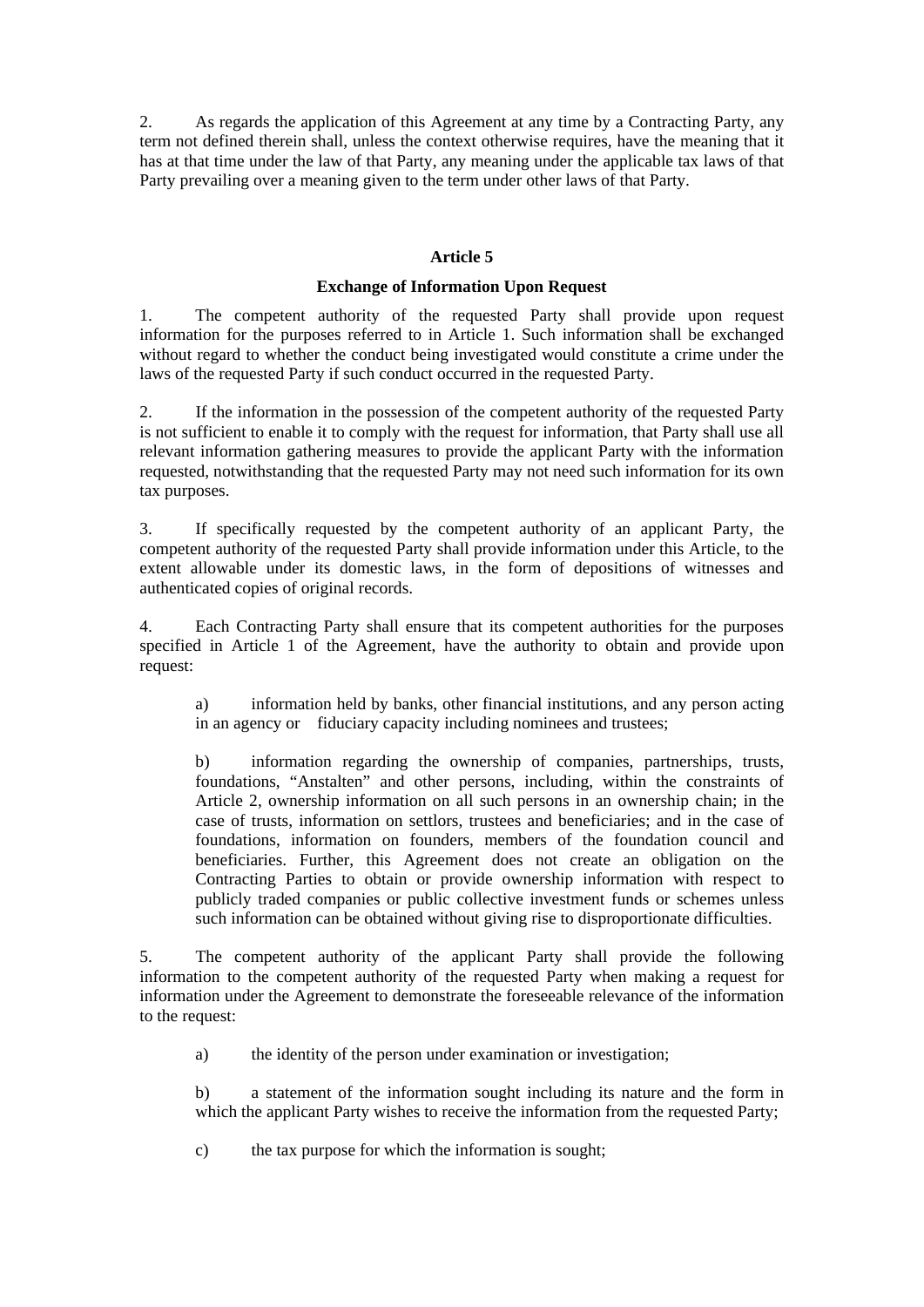d) grounds for believing that the information requested is held in the requested Party or is in the possession or control of a person within the jurisdiction of the requested Party;

e) to the extent known, the name and address of any person believed to be in possession of the requested information;

f) a statement that the request is in conformity with the law and administrative practices of the applicant Party, that if the requested information was within the jurisdiction of the applicant Party then the competent authority of the applicant Party would be able to obtain the information under the laws of the applicant Party or in the normal course of administrative practice and that it is in conformity with this Agreement;

g) a statement that the applicant Party has pursued all means available in its own territory to obtain the information, except those that would give rise to disproportionate difficulties.

6. The competent authority of the requested Party shall forward the requested information as promptly as possible to the applicant Party. To ensure a prompt response, the competent authority of the requested Party shall:

a) Confirm receipt of a request in writing to the competent authority of the applicant Party and shall notify the competent authority of the applicant Party of deficiencies in the request, if any, within 60 days of the receipt of the request.

b) If the competent authority of the requested Party has been unable to obtain and provide the information within 90 days of receipt of the request, including if it encounters obstacles in furnishing the information or it refuses to furnish the information, it shall immediately inform the applicant Party, explaining the reason for its inability, the nature of the obstacles or the reasons for its refusal.

### **Article 6**

#### **Tax Examinations Abroad**

1. A Contracting Party may allow representatives of the competent authority of the other Contracting Party to enter the territory of the first-mentioned Party to interview individuals and examine records with the written consent of the persons concerned. The competent authority of the second-mentioned Party shall notify the competent authority of the firstmentioned Party of the time and place of the meeting with the individuals concerned.

2. At the request of the competent authority of one Contracting Party, the competent authority of the other Contracting Party may allow representatives of the competent authority of the first-mentioned Party to be present at the appropriate part of a tax examination in the second-mentioned Party.

3. If the request referred to in paragraph 2 is acceded to, the competent authority of the Contracting Party conducting the examination shall, as soon as possible, notify the competent authority of the other Party about the time and place of the examination, the authority or official designated to carry out the examination and the procedures and conditions required by the first-mentioned Party for the conduct of the examination. All decisions with respect to the conduct of the tax examination shall be made by the Party conducting the examination.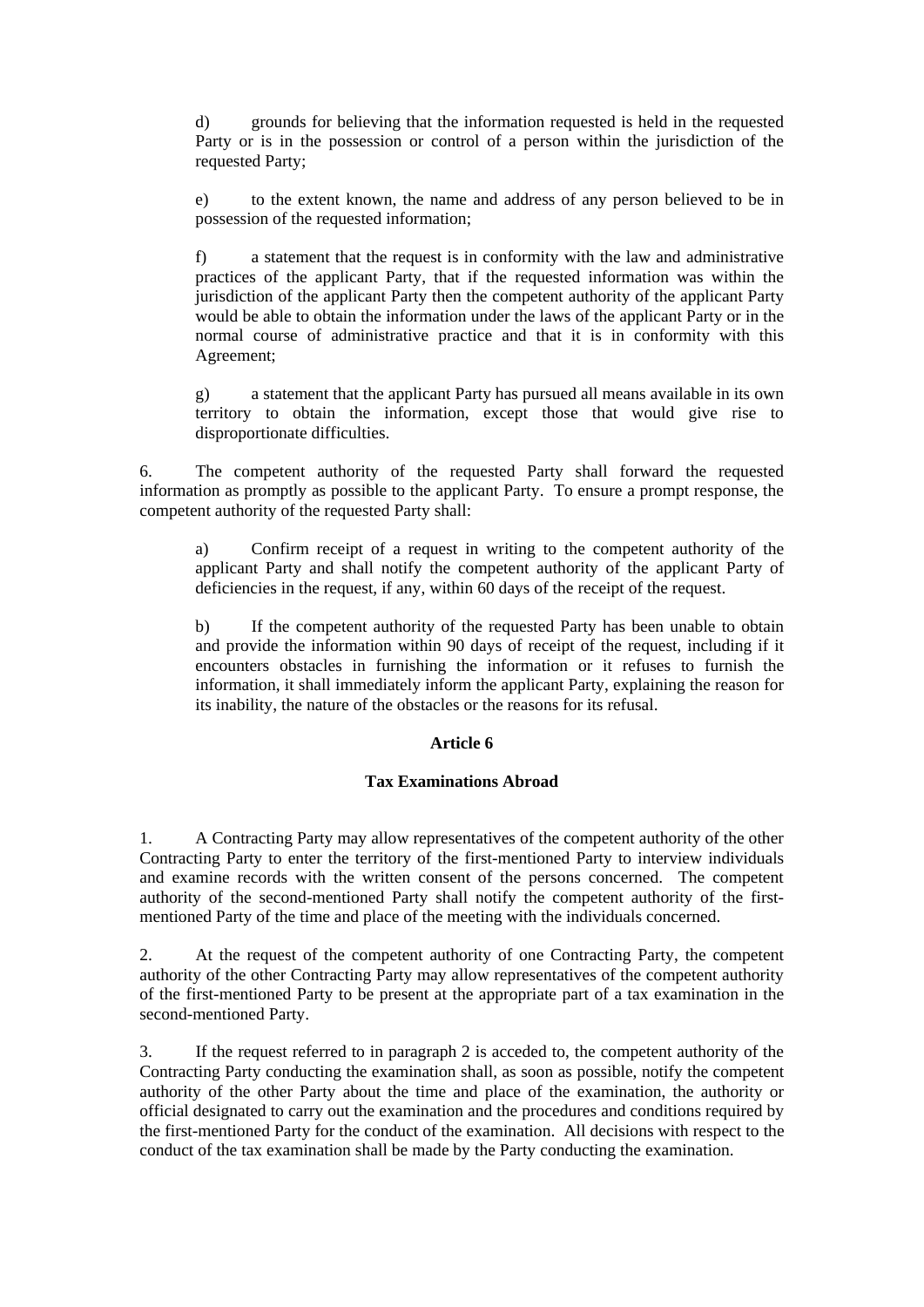#### **Article 7**

### **Possibility of Declining a Request**

1. The requested Party shall not be required to obtain or provide information that the applicant Party would not be able to obtain under its own laws for purposes of the administration or enforcement of its own tax laws. The competent authority of the requested Party may decline to assist where the request is not made in conformity with this Agreement.

2. The provisions of this Agreement shall not impose on a Contracting Party the obligation to supply information which would disclose any trade, business, industrial, commercial or professional secret or trade process. Notwithstanding the foregoing, information of the type referred to in Article 5, paragraph 4 shall not be treated as such a secret or trade process merely because it meets the criteria in that paragraph.

3. The provisions of this Agreement shall not impose on a Contracting Party the obligation to obtain or provide information, which would reveal confidential communications between a client and an attorney, solicitor or other admitted legal representative where such communications are:

a) produced for the purposes of seeking or providing legal advice or

b) produced for the purposes of use in existing or contemplated legal proceedings.

4. The requested Party may decline a request for information if the disclosure of the information would be contrary to public policy (ordre public).

5. A request for information shall not be refused on the ground that the tax claim giving rise to the request is disputed.

6. The requested Party may decline a request for information if the information is requested by the applicant Party to administer or enforce a provision of the tax law of the applicant Party, or any requirement connected therewith, which discriminates against a national of the requested Party as compared with a national of the applicant Party in the same circumstances.

### **Article 8**

#### **Confidentiality**

Any information received by a Contracting Party under this Agreement shall be treated as confidential and may be disclosed only to persons or authorities (including courts and administrative bodies) in the jurisdiction of the Contracting Party concerned with the assessment or collection of, the enforcement or prosecution in respect of, or the determination of appeals in relation to, the taxes covered by this Agreement. Such persons or authorities shall use such information only for such purposes. They may disclose the information in public court proceedings or in judicial decisions. The information may not be disclosed to any other person or entity or authority or any other jurisdiction without the express written consent of the competent authority of the requested Party.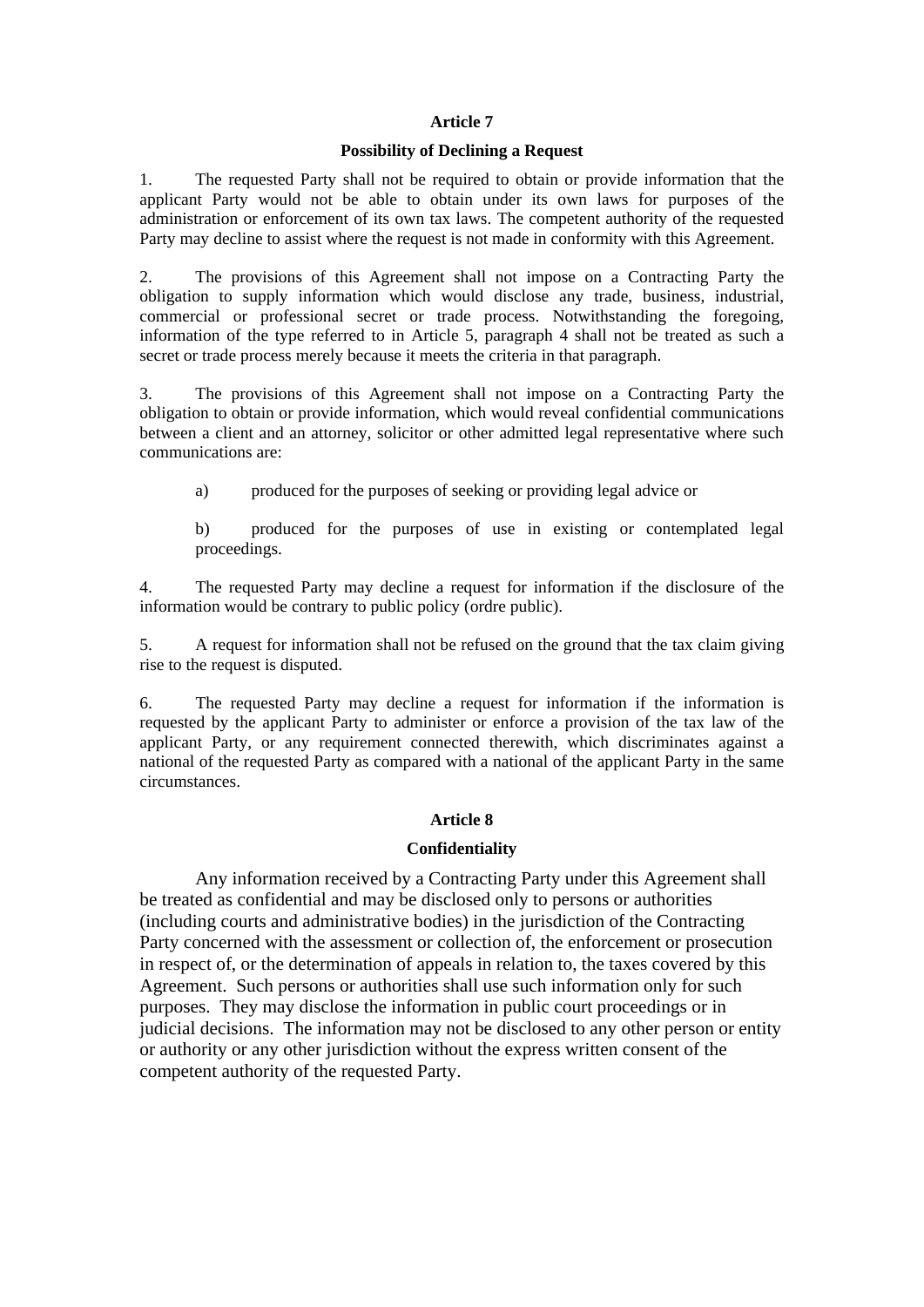#### **Article 9**

### **Costs**

 Incidence of costs incurred in providing assistance shall be agreed by the Contracting **Parties** 

### **Article 10**

#### **Mutual Agreement Procedure**

1. Where difficulties or doubts arise between the Contracting Parties regarding the implementation or interpretation of the Agreement, the competent authorities shall endeavour to resolve the matter by mutual agreement.

2. In addition to the agreements referred to in paragraph 1, the competent authorities of the Contracting Parties may mutually agree on the procedures to be used under Articles 5 and 6.

3. The competent authorities of the Contracting Parties may communicate with each other directly for purposes of reaching agreement under this Article.

4. The Contracting Parties may also agree on other forms of dispute resolution.

# **Article 11**

### **Entry into Force**

 This Agreement shall enter into force when each Party has notified the other of the completion of its necessary internal procedures for entry into force. Upon entry into force, it shall have effect:

a) for criminal tax matters on that date; and

b) for all other matters covered in Article 1 on that date, but only in respect of taxable periods beginning on or after that date, or where there is no taxable period, all charges to tax arising on or after that date.

### **Article 12**

#### **Termination**

1. Either Contracting Party may terminate the Agreement by serving a notice of termination either through diplomatic channels or by letter to the competent authority of the other Contracting Party.

2. Such termination shall become effective on the first day of the month following the expiration of a period of six months after the date of receipt of notice of termination by the other Contracting Party.

3. Following termination of the Agreement the Contracting Parties shall remain bound by the provisions of Article 8 with respect to any information obtained under the Agreement.